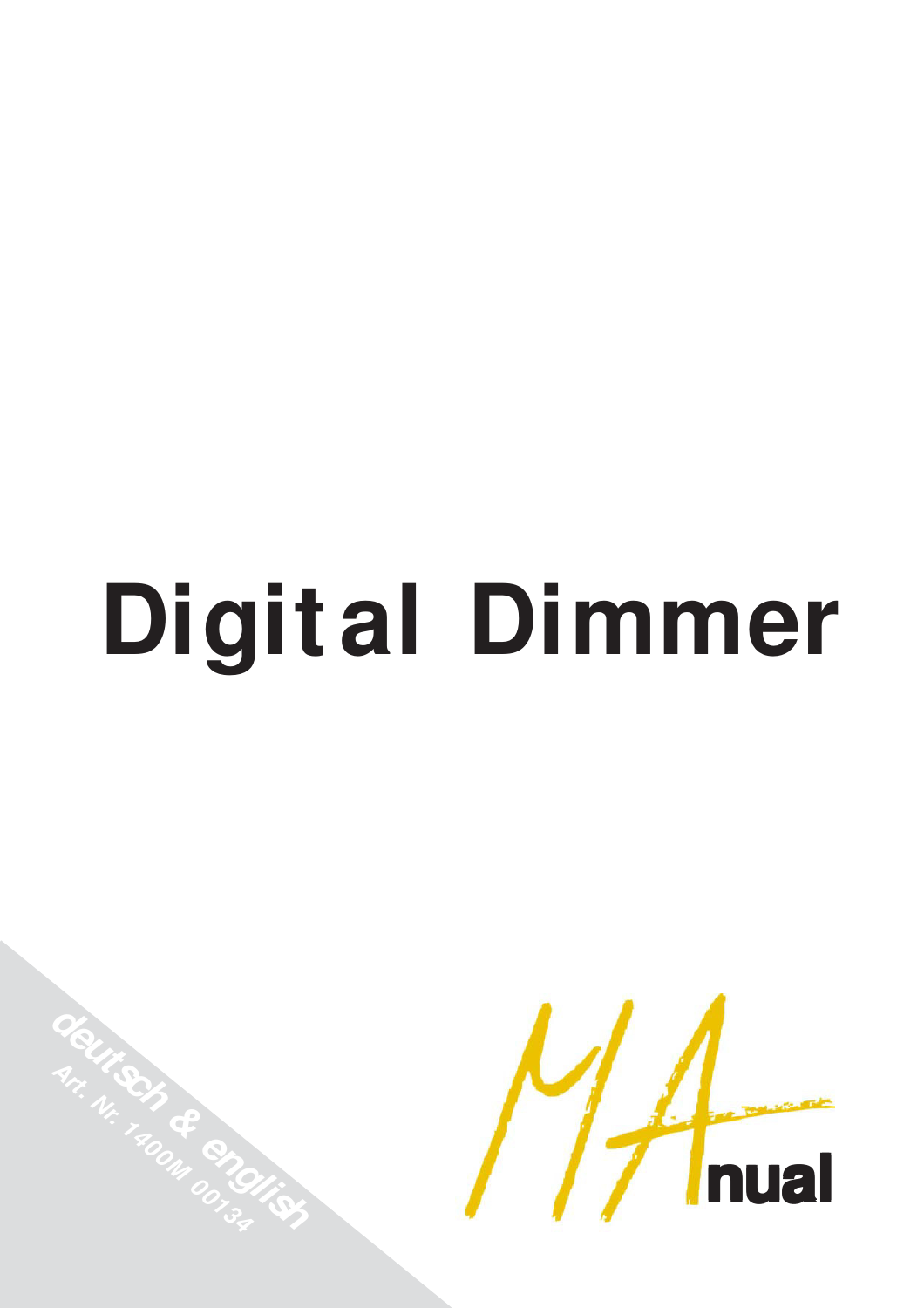

## **Digital Dimmer**

**User´s Manual**

**Version 1.43**

**from S/N 10293**

**06.2013**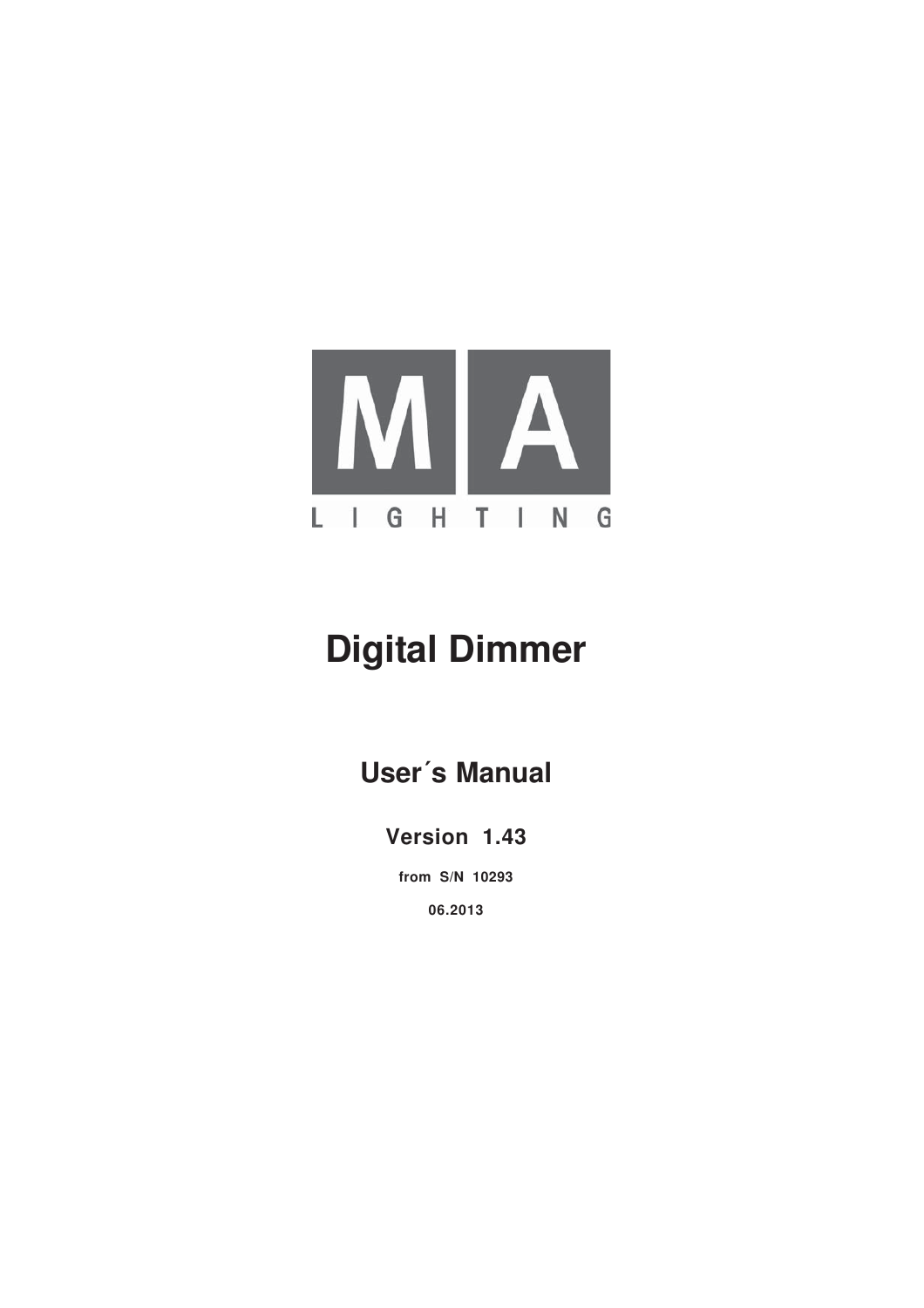

# **CONTENTS**

| 8. |  |
|----|--|
| 9. |  |
|    |  |
|    |  |
|    |  |
|    |  |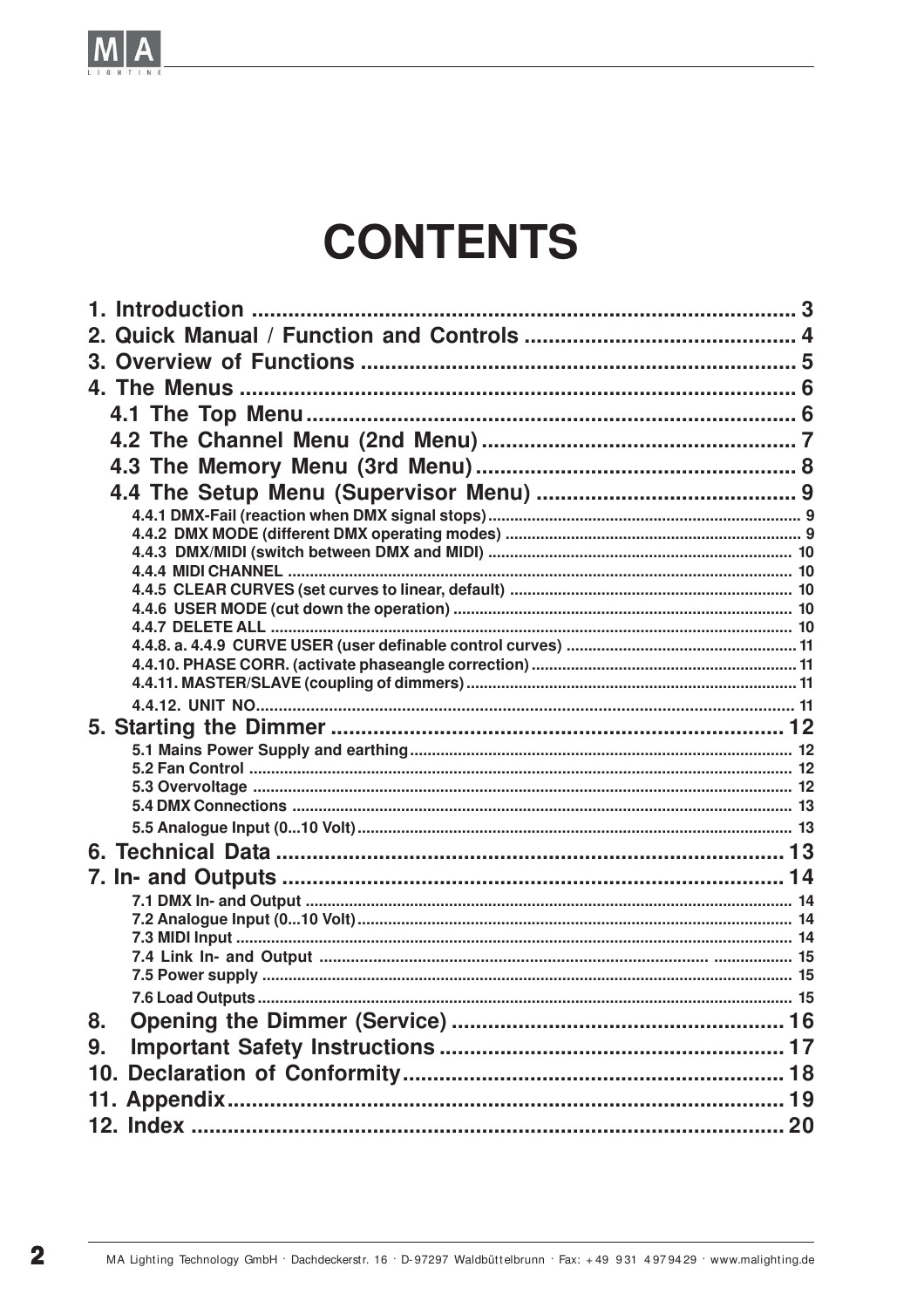## **1. Introduction**

The MA DIGITAL DIMMER contains a 32 bit high power computer with a Time Processing Unit and a big graphic display in a very solid housing. This extravagant technology offers new and exciting possibilities:

- ease of operation due to few, clear menus
- free patching of the DMX addresses for every channel
- free programming of control curves
- internal storable memories with crossfade
- internal storable chase with crossfade
- stopping/failure of DMX signal can start a chase or call a memory
- possibility of cutting down the operation
- electronic fuse- and loadcheck
- overvoltage and overtemperature warning with switch off
- indication of incoming signals, phase voltage, memories, etc. by the LCD display
- several dimmers can be linked
- MIDI interface to call internal chase and memories

The MA DIGITAL DIMMER works with the phase angle control method with SCRs. This method produces disturbance especially in the lower frequency range. This will be eliminated by using very good interference suppression filters.

The heat production of the filters is reduced by using a new core material. The rest of the heat will be blown out through the front panel by a powerful temperature controlled fan.

100% duty cycle is absolutely guaranteed.

The short circuit protection for each single channel is due to high quality Siemens magnetic circuit breakers and SCRs with 1000 A peak current capacity.

Built-in DMX512, analogue input (0...10 Volt) and load outputs with a wide range of connectors allow many different applications.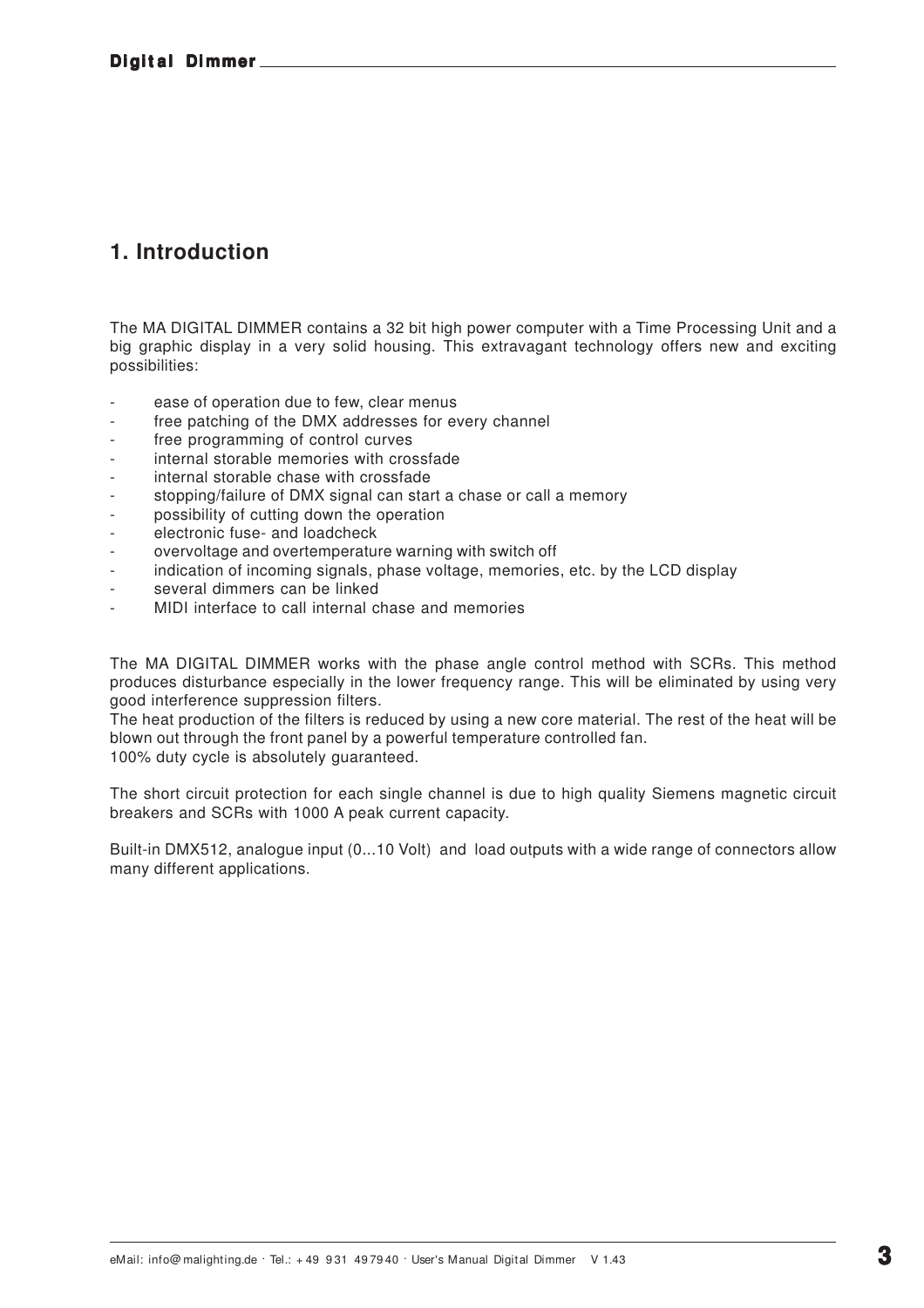



## **2. Quick Manual / Function and Controls**

#### **Quick Manual for people in hurry:**

Before switching the dimmer on connect the load control cables.

- If the dimmer is delivered ex work and used with analogue input, it is not necessary to make any adjustments.
- If the dimmer is delivered ex work and used with **DMX** input, please press the Menu button (middle) under the display once. Now the channel menu appears, where the DMX start address can be set. To do that keep the right button pressed down and adjust the DMX start address with the encoder.
- If the Dimmer is not delivered ex work, but e.g. is returned from a rental, all storages should be cleared and set to default values:

To activate this powerful function please read chapter 4.4 resp. 4.4.7.

Basically the menus and softkeys work as follows:

The three "basic menus" can be selected one after the other by the middle button.

The encoder can be turned with or without simultaneously pressing a button; the functions will be different in the various menus.

Programming is only possible by pressing a button and turning the encoder at the same time.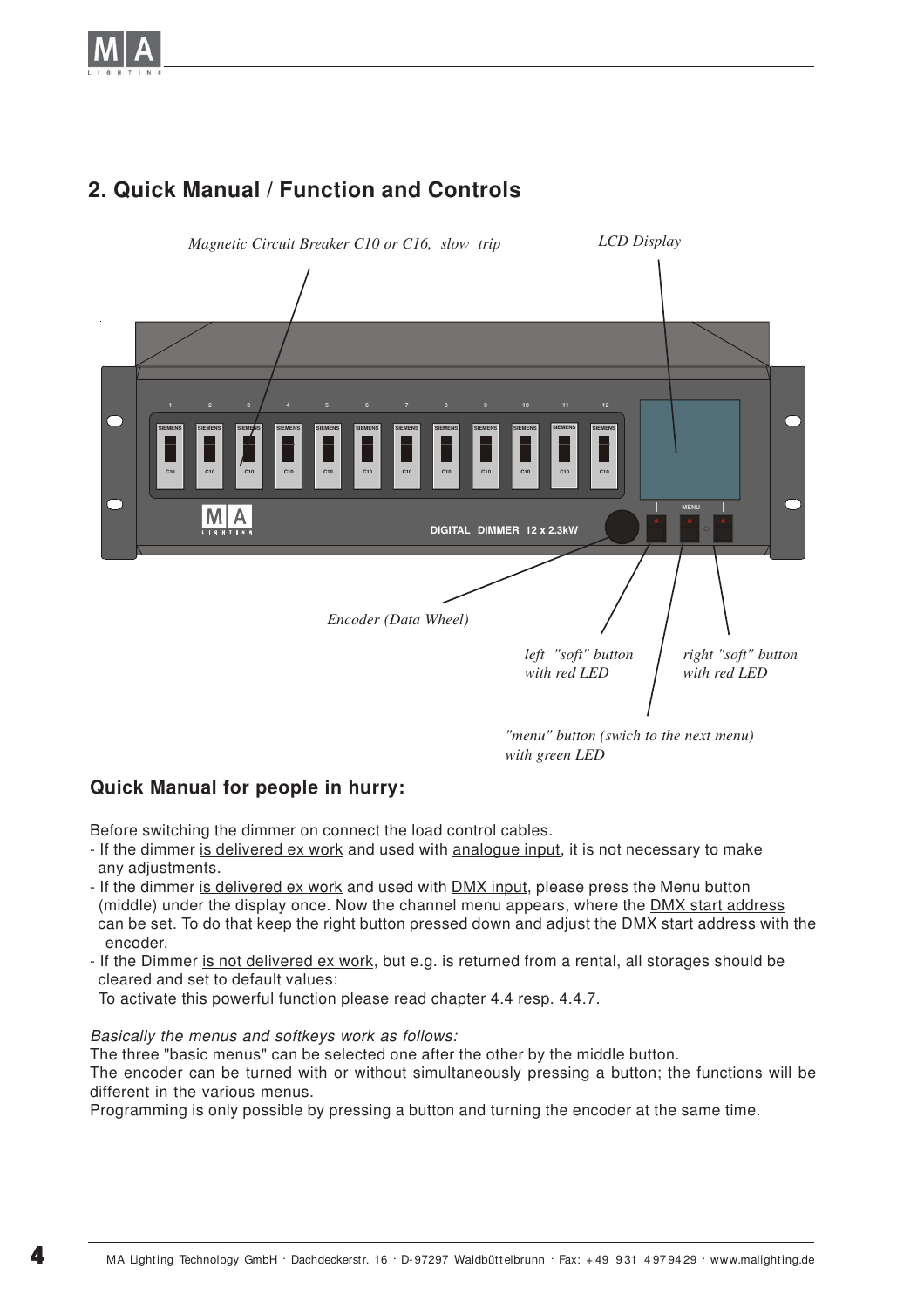## **3. Overview of Functions**

This "Menu Tree" shows all possible menus.

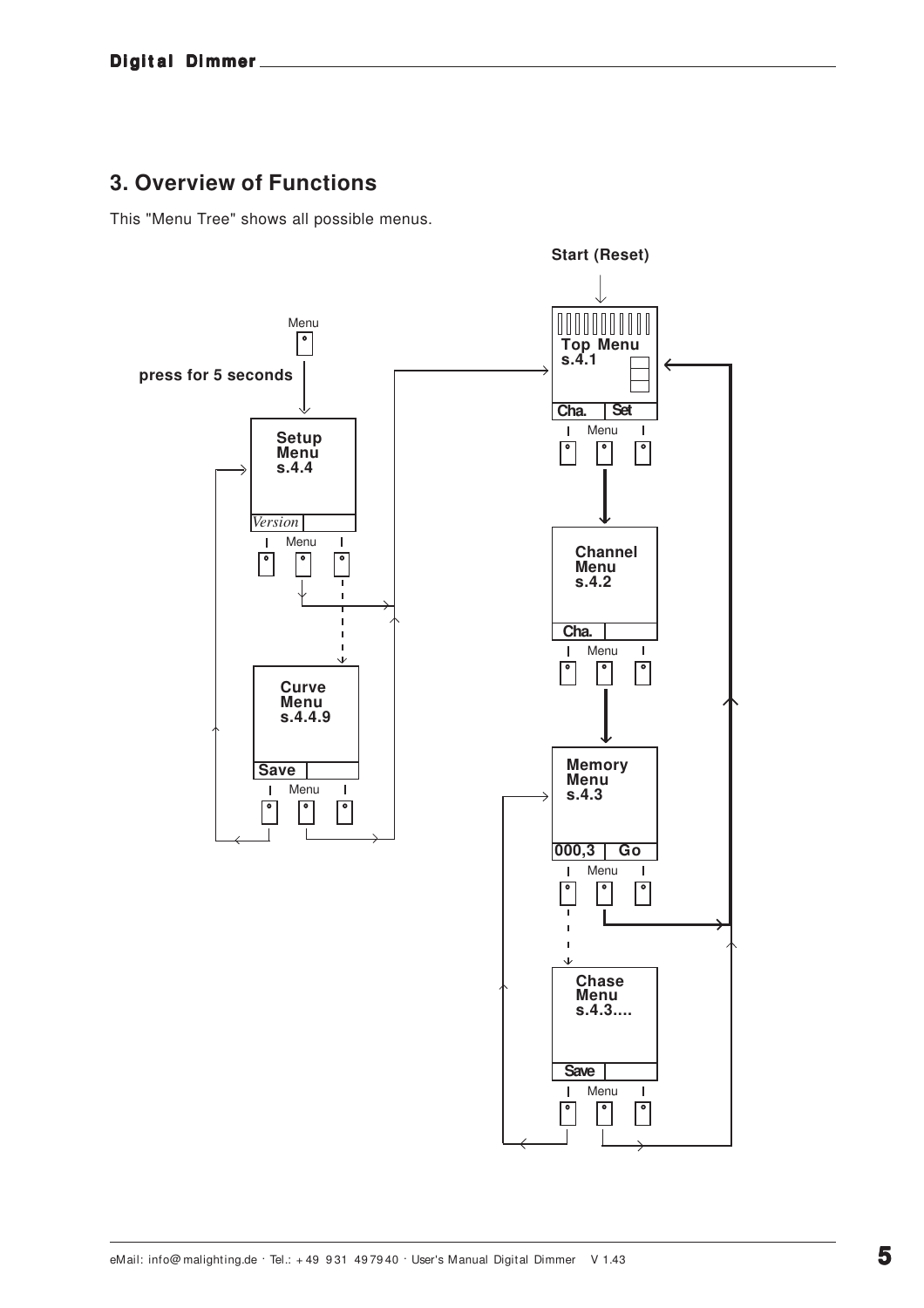

## **4. The Menus**

The LCD display is integrated into the front panel of the Digital Dimmer. The three buttons below the display and the Encoder (Data Wheel) make all necessary adjustments possible e.g. DMX address, limitation, control curves, preheat, etc.

Principle of working: The middle button below the Display leads to the following 3 menus. All data are fed into the dimmer by the encoder and both softkeys. More details in the following chapters.

## **4.1 The Top Menu**

After "Power On" the "Top Menu" is shown in the display.

This menu is the standard menu during normal use. Here the status and error messages and the input monitors of the channels are displayed.

Within this menu it is also possible to set the channels to definable values (test function).

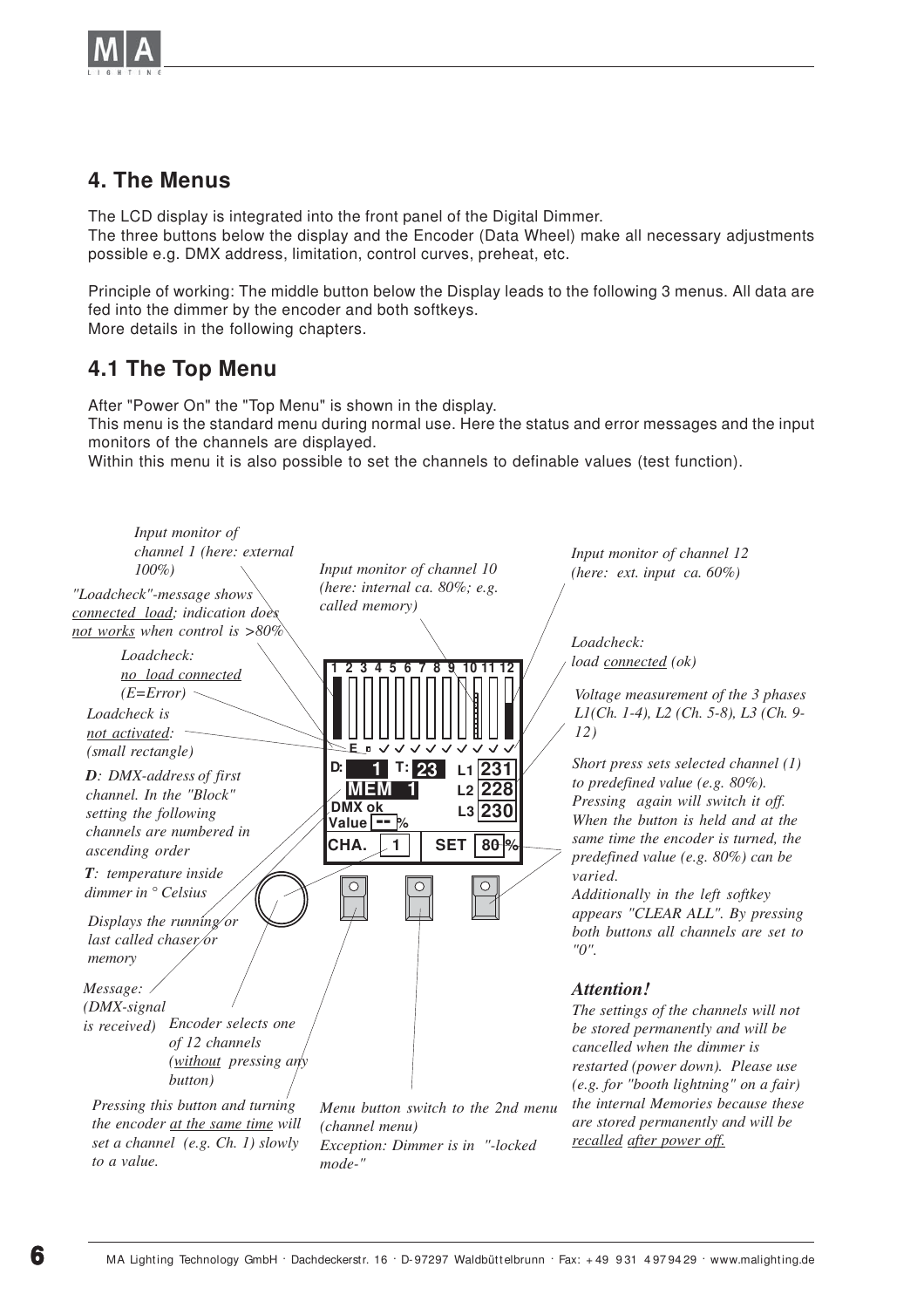## **4.2 The Channel Menu (2nd Menu)**

This menu always appears after the Top Menu when the middle button (Menu) is pressed.

Here for every channel the DMX address, a control curve, the limitation, the preheat of the lamps and the loadcheck is programmed .

Procedure: The encoder selects one channel (1...12). In the display the cursor is moving up and down (vertically).

When the left button is pressed the encoder now works in the horizontal direction (left/right). Now "DMX address", "Curve", "Limit" etc. can be selected. The actual value is displayed inversely. So a good orientation is always ensured.

When the right button is pressed and the encoder turned simultaneously the actual value (e.g. DMX address, Switch, ...) can be changed.

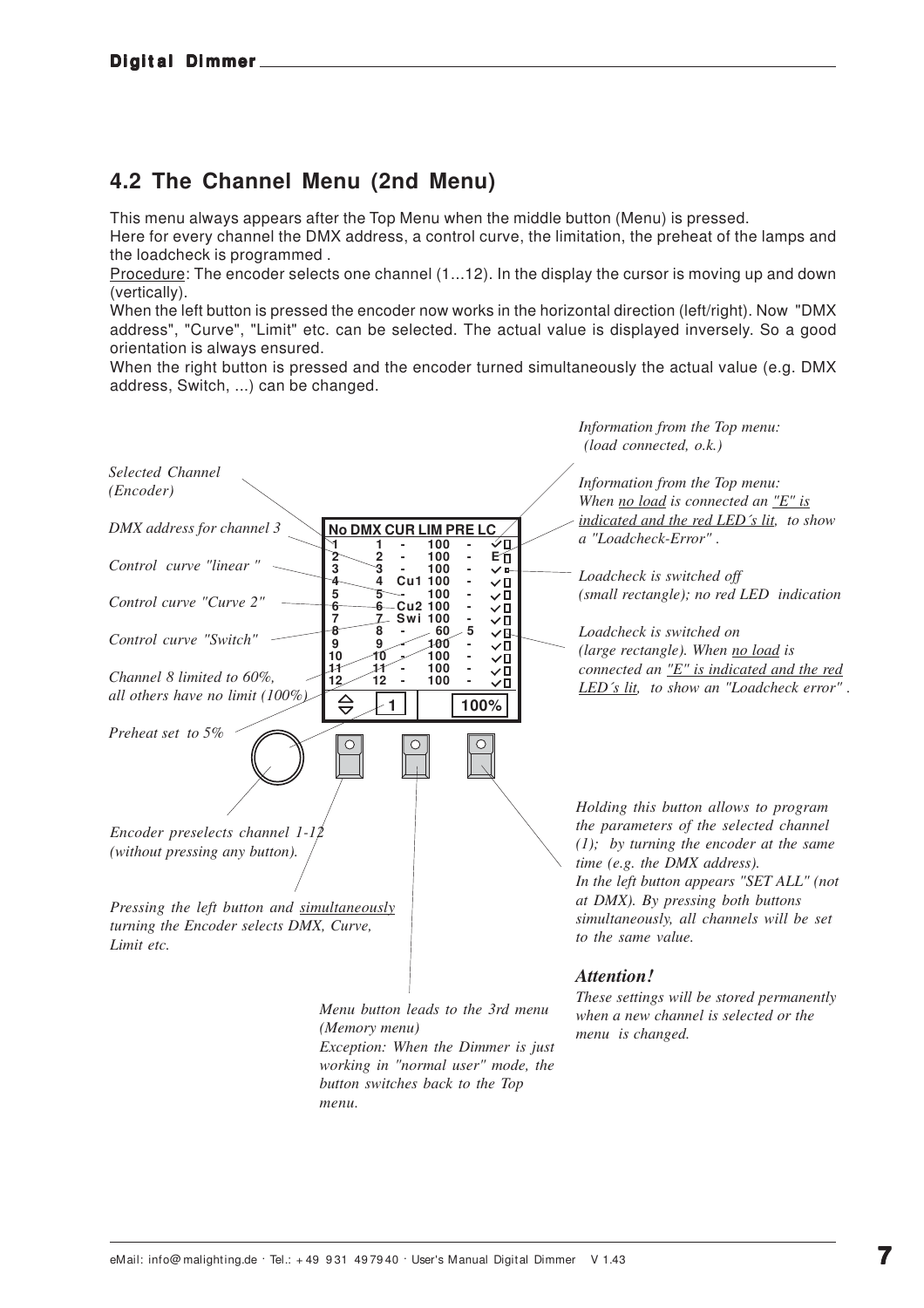

## **4.3 The Memory Menu (3rd Menu)**

This menu appears after the channel menu, if the menu button is pressed (provided that the Supervisor mode is activated, see 4.4.6).

In this menu 12 real level memories can be stored and recalled.

Furthermore, a chase (sequence) can be started containing the internal stored memories. The running speed, fadetime and the number of steps can be programmed.

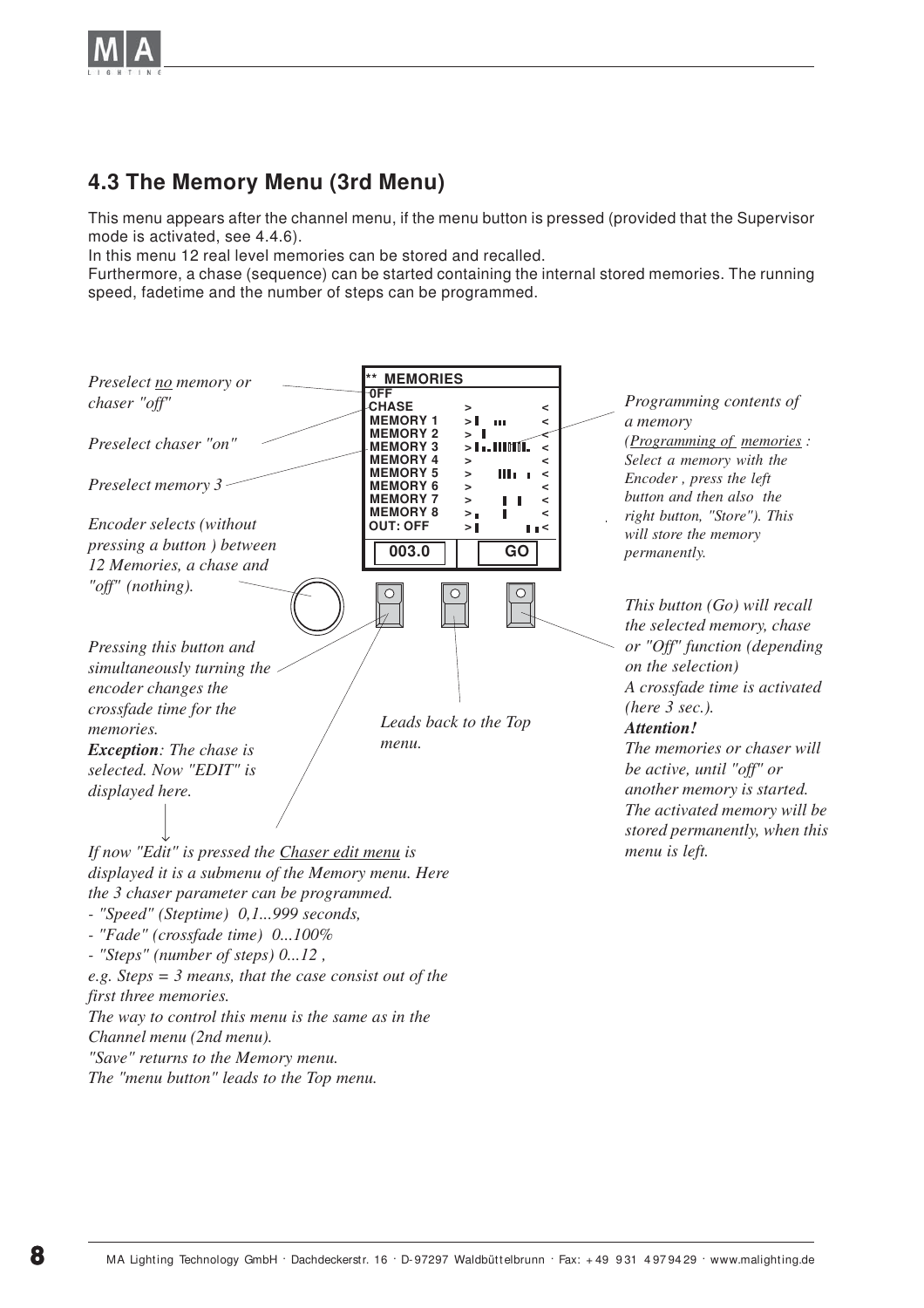## **4.4 The Setup Menu (Supervisor Menu)**

This menu can be reached only by pressing the menu button (middle button) for a minimum of 5 seconds. In this menu very important parameters can be controlled .

#### **Attention!**

**In this menu drastic changes can be made, which can alter the function of the dimmer considerably (e.g. delete all).**

Controlling this menu: Turning the encoder selects the line, pressing the right button and simultaneously turning the encoder selects different functions or starts them. All functions are permanently stored when the menu is left.

#### **4.4.1 DMX Fail (reaction when DMX signal stops)**

Here the reaction to failing DMX signal can be programmed.

| -HOLD:<br>$-OFF:$ | holds the last received DMX signal until a new DMX signal reaches the dimmer.<br>holds the last received DMX signal for 1 second and then switches off.<br>Com.: The analogue input (010 Volt) will be switched off, when a valid DMX<br>signal is received. |
|-------------------|--------------------------------------------------------------------------------------------------------------------------------------------------------------------------------------------------------------------------------------------------------------|
| -CHA 1s:          | starts the internal chase after waiting for 1 second (see 4.3).                                                                                                                                                                                              |
| -M1 1s:           | calls internal memory no.1 after waiting for 1 second.                                                                                                                                                                                                       |
| -M2 1s:           | calls internal memory no.1 after waiting for 1 second.                                                                                                                                                                                                       |
| -M3 1s:           | etc. etc.                                                                                                                                                                                                                                                    |
| -CHA 9s:          | starts the internal chase after waiting for 9 second's.                                                                                                                                                                                                      |
| -M1 9s:           | calls internal memory no.1 after waiting for 9 second's.                                                                                                                                                                                                     |
| -M2 9s:           | etc. etc.                                                                                                                                                                                                                                                    |

The actual status will be displayed in the Top Menu (message: "NO DMX M01")

#### **4.4.2 DMX MODE (different DMX operating modes)**

Here "Block", "Single" and "2Cha." can be selected.

- -Single means, that every dimmer channel can be patched to a freely selectable DMX address (Single-Mode, free patching).
- -Block means, that the complete dimmer (12 channels) has only one start address (Block Mode). Starting with the first dimmer channel, every next channel has a DMX address which is one number higher. The "Block" mode is the standard mode (default).
- -2 Cha. means, that the 2-channel switch-mode is active. This mode is necessary, if only 2 single DMX channels control all 12 dimmer channels (switch on and off). This method economizes a lot of DMX channels. Mode of operation: The first DMX channel switches exactly 64 different combinations of dimmer no. 1...6 on and off depending on its value. The "Binary principle" is used. The 2nd DMX channel controls the dimmer channels 6...12. Examples and a table can be found in the appendix of this manual.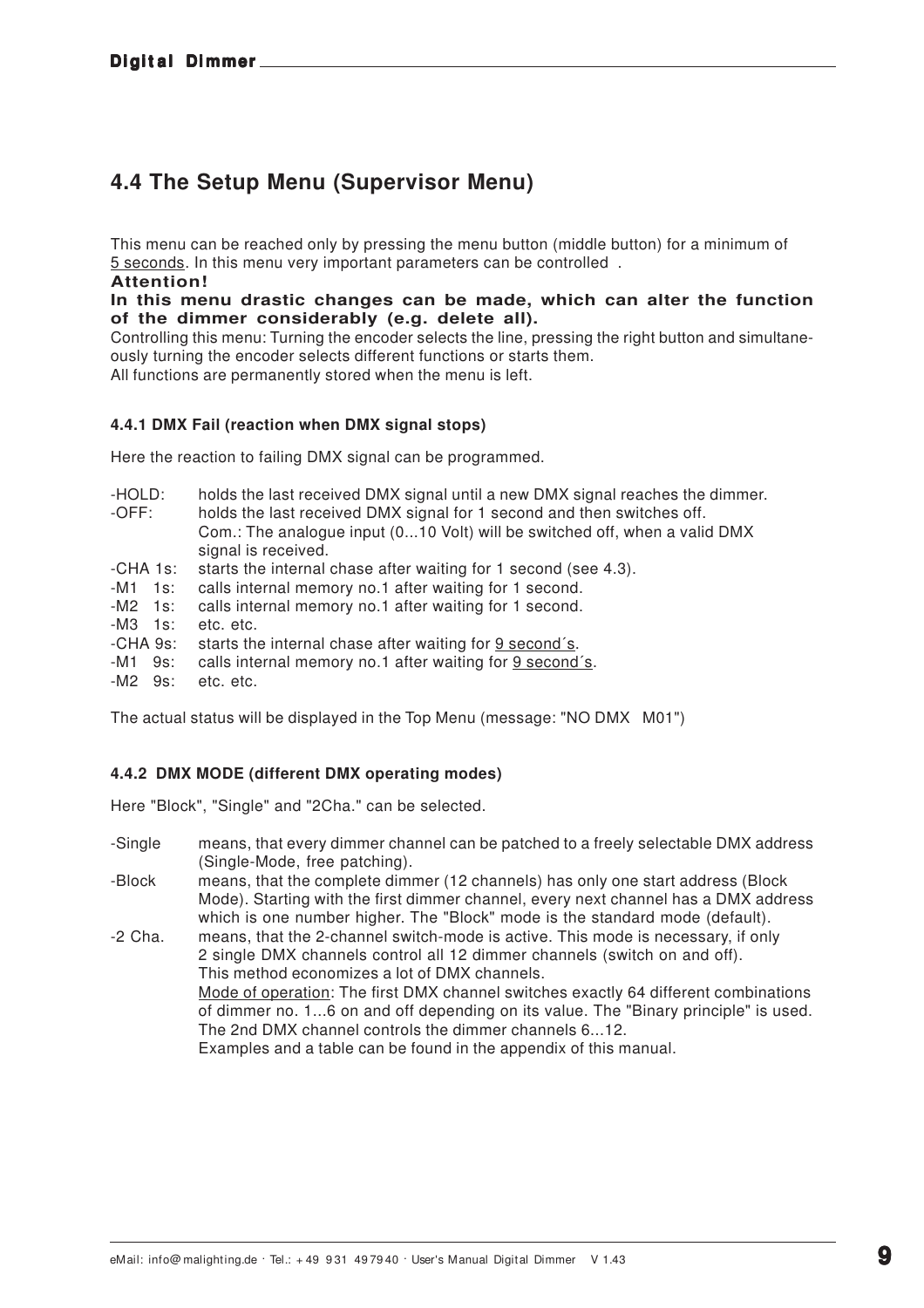

#### **4.4.3 DMX/MIDI (switch between DMX and MIDI input)**

Here the digital serial input can be selected: DMX512 or MIDI. MIDI accepts "program change" commands 0...13. (e.g. used for a MIDI footswitch). The program change commands call up the internal memories, chase or "OFF" (see Memory menu 4.3).

#### **4.4.4 MIDI CHANNEL**

The MIDI channel can be selected between 1...16.

#### **4.4.5 CLEAR CURVES (set curves to linear, default)**

Deletes both free programmable control curves (set to linear) (see 4.4.8). Therefore the cursor is set on this line, the right button is pressed and the encoder turned simultaneously. **Attention!** The curves will be deleted and can not be recalled! Be careful using this function, because it may be hard work to reprogram the curves.

#### **4.4.6 USER MODE (cut down the operation of the dimmer)**

With this function the dimmer function can be cut down in 3 steps:

- -SUPER "Supervisor" means, that all functions can be used.
- -NORM "Normal User" means, that in the Channel Menu only the DMX address can be programmed. The Memory Menu is switched off. This mode should be used, when the dimmer must be protected but the test function must remain usable and the DMX address must be programmable. (Quick-Rental / Tour).
- -LOCK The dimmer is completely locked and can not be operated with the buttons or encoder. The middle button is an exception because it allows the entry into the Setup Menu by pressing it for 5 seconds. Comment: The DMX as well as the analogue input works normally as before.

#### **4.4.7 DELETE ALL (set all to default)**

"Delete All" deletes all memories, chases, DMX addresses, curves, etc. The DMX address will be set to "1" and the "Block" Mode is activated. Limit is set to 100%, preheat to zero. **Attention!** All data will be deleted ! Be careful in using this function, because it may be hard work to reprogram all functions.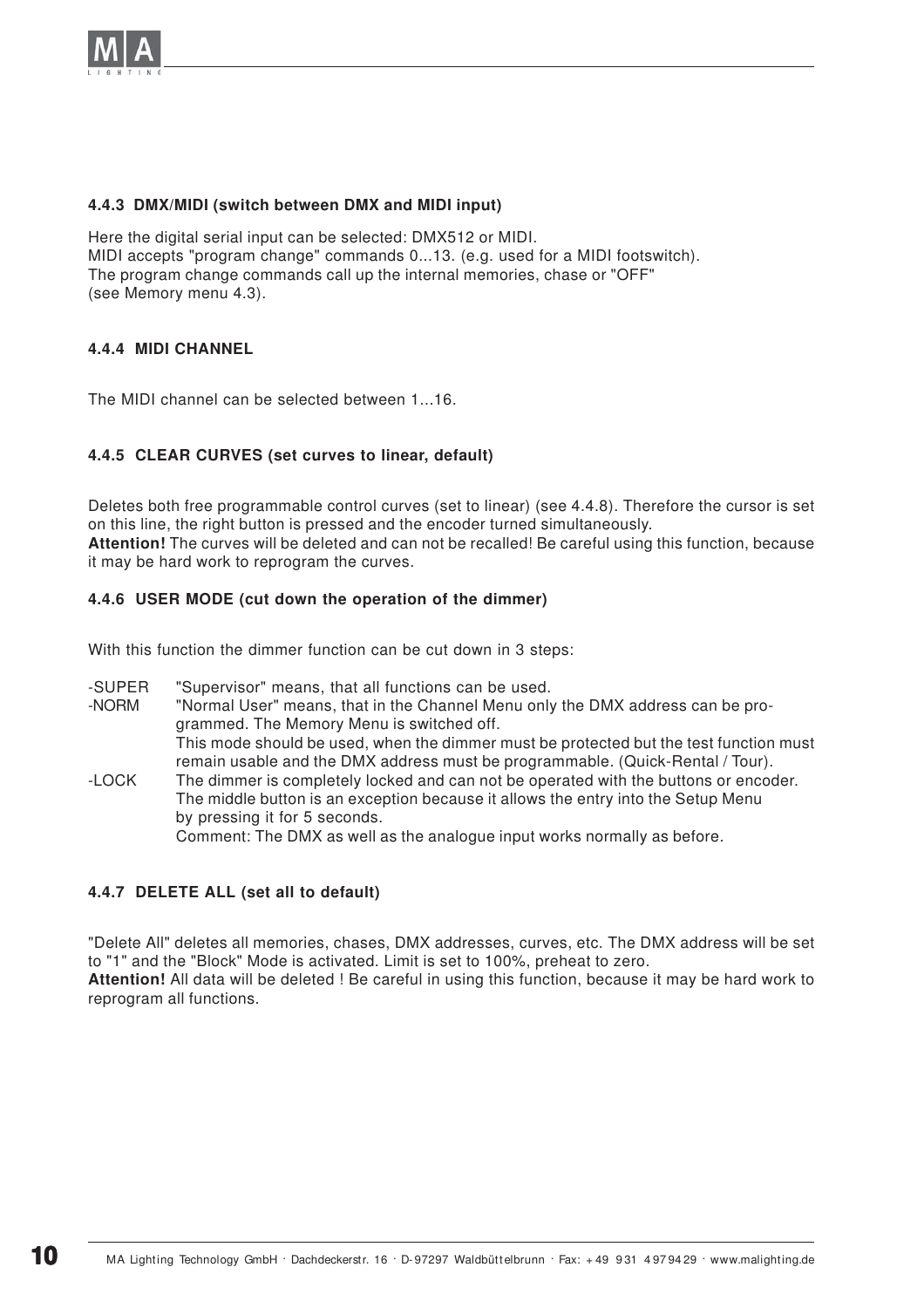#### **4.4.8. and 4.4.9 CURVE USER (User definable control curves)**

Here the setup menu for the control curve 1 and 2 can be activated. Individual brightness curves can be programmed, just as necessary for a lamp. Later on these curves can be assigned to the dimmer channels.

In the curve menu the encoder changes the position of the cursor in the x-axis (input); when the right button is pressed, the y-axis (output) can be modified.



#### **4.4.10. PHASE CORR. (activate phase angle correction)**

Usually this control parameter is set to "ON". It makes a brightness-linear light control possible. The normal non-linearity, produced by the SRC´s phase angle control, is thereby compensated. This function works in addition to the "User Curves".

This function should only be deactivated ("NO"), when this correction is made internally by the control desk (e.g. MA Lightcommander I) and cannot be switched off.

#### **4.4.11. MASTER/SLAVE (coupling of dimmers)**

For coupling several dimmers, the master and slave part can be defined. (see chap. "Connections"). There is no other effect on the dimmer. **Attention!** For this function a 5 wire DIN cable must be used; MIDI cables often have only 3 wires!

#### **4.4.12. UNIT NO. (cannot be used yet)**

This parameter makes it possible to send out DMX data of the dimmer and read them externally via the DMX interface. This function will only be usable when the new DMX norm is finished. Every dimmer will then need to have its own address (unit number).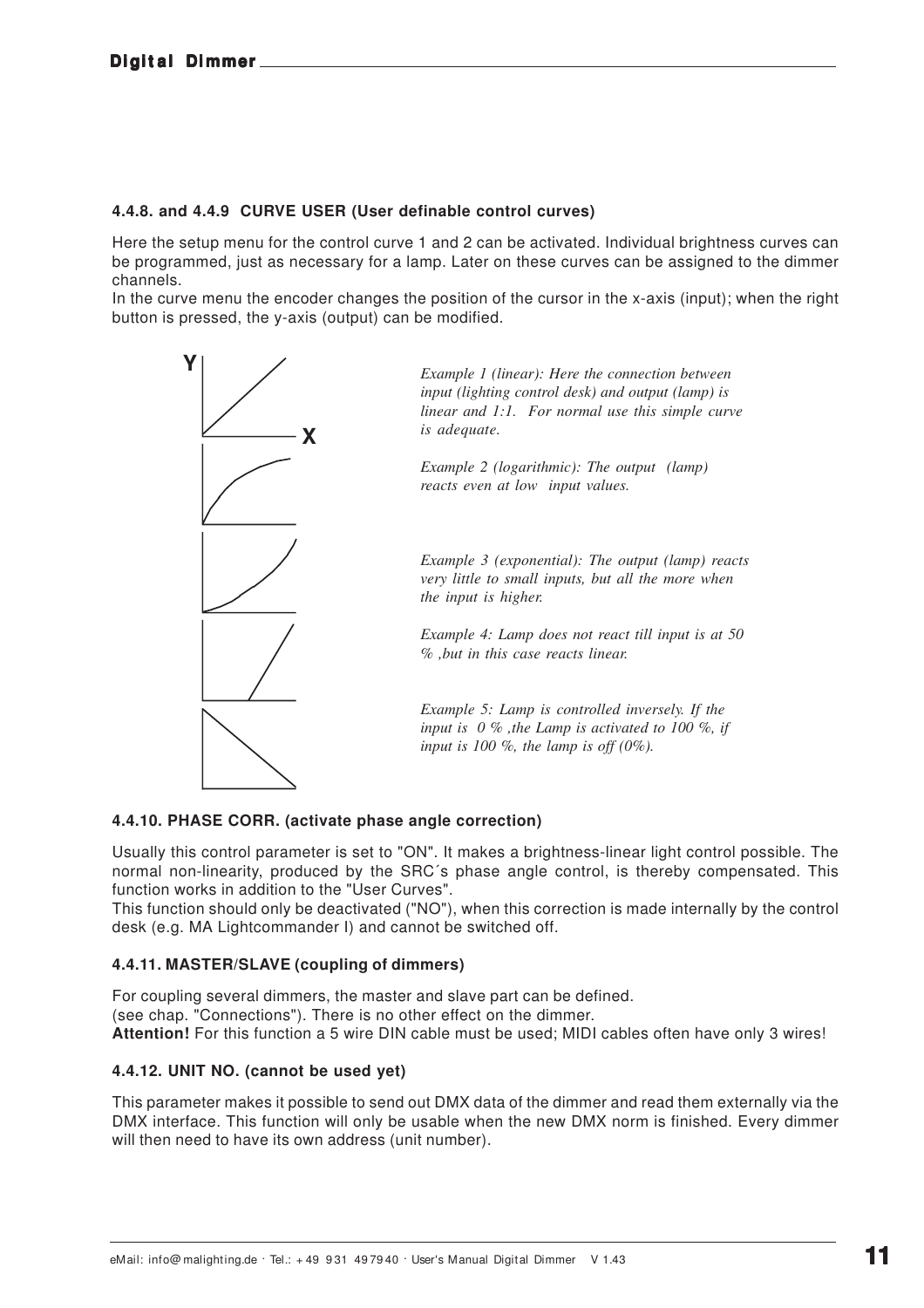

## **5. Starting the Dimmer**

Please check all relevant safety instructions (see also Chapter 9), the EN-standards and requirements before starting the dimmer!

Additionally the local electric power company should be informed before starting dimmers with phase angle control of such power.

The MA Digital Dimmer can be built in a 19" rack mount housing (case). For additional stability horizontal bars should be used.

```
Phasedistribution:
12 channels: L1 = Channel 1 - 4, L2 = Channel 5 - 8, L3 = Channel 9 - 12.
6 channels: L1 = Channel 1 + 2, L2 = Channel 3 + 4, L3 = Channel 5 + 6.
The minimum load is 20Watt.
```
#### **WARNING:**

**max inductive load is 90% of rated power!**

#### **5.1 Mains Supply and earthing**

The dimmer should be connected to the three phase mains power with neutral (3x230 Volt Y) via an 5 pin 63A- or 32A-CEE connector. Earth must be connected.

| Color code     |                |
|----------------|----------------|
| L1             | brown          |
| L <sub>2</sub> | black          |
| L3             | grey           |
| N              | blue           |
| <b>GND</b>     | green - yellow |

The CEE connector is not included. The 3 phase power must be equipped with a 30mA-"Fail current protecting switch".

The dimmer can also be used in 1- and 2- phase mode at a 230 Volt mains supply. In this case the max. Load is only 40% of the normal maximum load (cable of the neutral is too thin!).

If "Socapex" connectors or "Hot-Patch-St17" connectors are used an additional Earth must be applied between dimmer and load cables or load distribution. Reason: The Socapex connector has no earth contact which is conducting at first!

After connecting and switching on no ERROR messages should show in the display; the three voltmeters should display 200-240 Volt. When one phase is lost, the green LED in the middle button will blink.

#### **5.2 Fan Control**

Please check good air-supply for the dimmer. The fan which takes the air in and transports it to the front where it is blown out is at the backside.

The fan is temperature-controlled. The first stage starts at 40 °C, the second at 50 °C.

At 80 °C the message "OVERTEMP" shows and the red LED´s in the buttons will blink. Please check whether the fan is running correctly or whether the dimmer is overloaded!

When the temperature increases further, the dimmer is switched off and a beep will be started.

#### **5.3 Overvoltage**

The MA Digital Dimmer is equipped with a mains power observation.

This checks an overvoltage, which is regularly caused by exchanging phase and neutral or having lost neutral.

In this cases the power protection reacts immediately:

- All channels are switched off,
- the red LED´s blink,
- a loud "Beep" starts.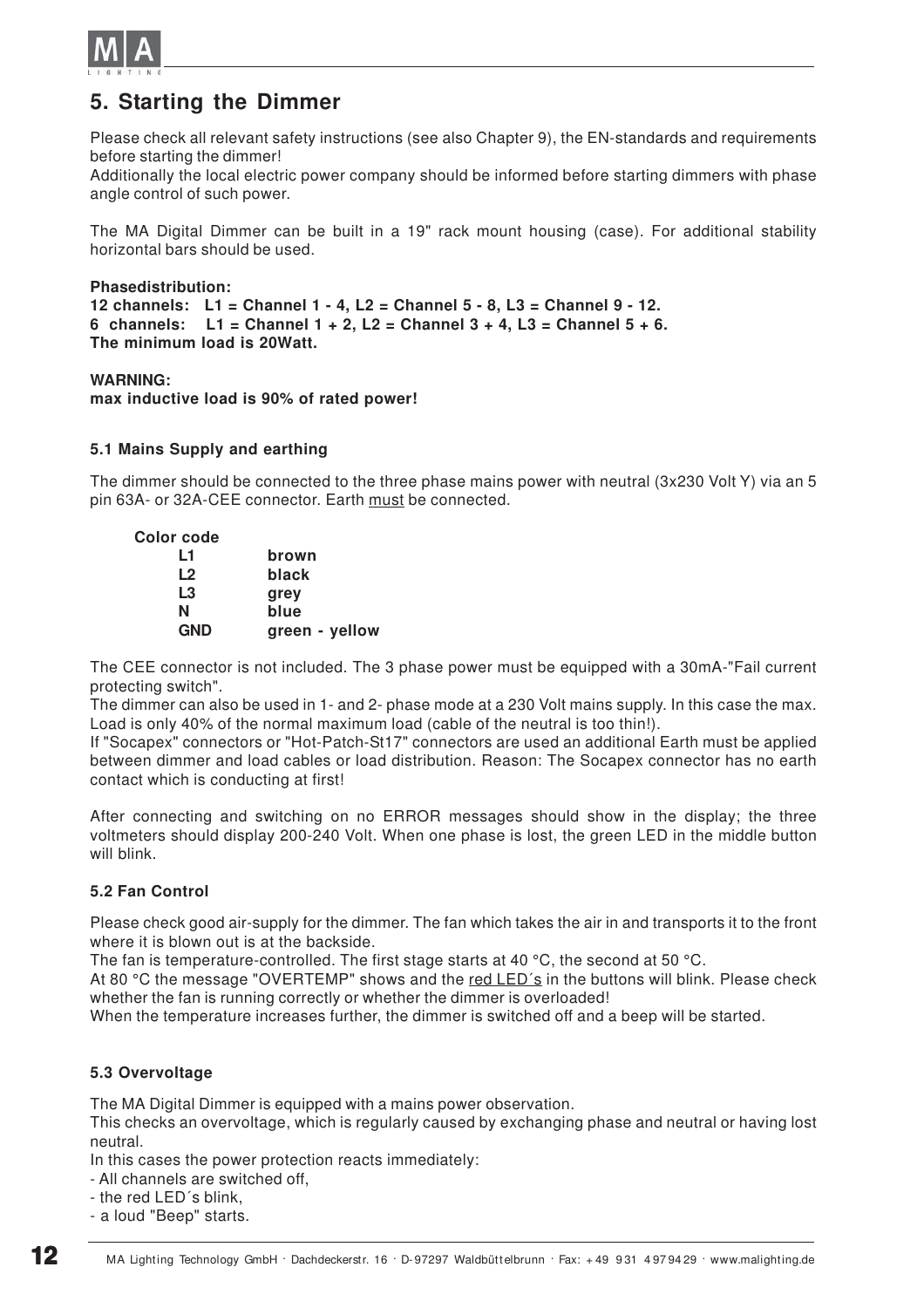## **Digital Dimmer**

If the phase and neutral are exchanged for a longer time (>15min.), the dimmer can be damaged.

#### **5.4 DMX Connections**

The DMX input and output conforms to the USITT DMX 512 (1990) standard. It is equivalent to the RS485 or RS422a norm and additionally is protected against overvoltage. Pin layout of the 5-pin XLR jack: Pin 1: Ground, Pin 2: Data-, Pin 3: Data+ (all Pins (1...5) are connected through)

Ground and Earth are not connected internally.

#### **5.5 Analogue Input (0...10 Volt)**

**The analogue control input will be automatically switched off when DMX is fed in.** The input impedance is 50 kOhm. The pinout of the 15 pin Sub-D connector is pin 1...12 = channel 1...12, Ground is pin 15.

Ground and Earth are not connected internally. All other connections are described in chapter 7 (inputs and outputs).

## **6. Technical Data**

| Housing:                                                                                                       | 19 Inch, 3 U |                                                  |  |
|----------------------------------------------------------------------------------------------------------------|--------------|--------------------------------------------------|--|
| Width:                                                                                                         |              | 483 mm (o.a.) 444 mm (inside)                    |  |
| Height:                                                                                                        | 132 mm       |                                                  |  |
| Built in depth net:                                                                                            |              | 370 mm (without in- and output connectors)       |  |
| Built in depth gross:                                                                                          |              | 470 mm (incl. Wieland connectors, without cable) |  |
| Max. depth:                                                                                                    |              | 510 mm (incl. complete Wieland and handle)       |  |
| The real depth varies according to the used connector, cable outlet and cable.<br>It increases by up to 100mm. |              |                                                  |  |
| Weight:                                                                                                        |              | 30 kg (2,3 kW); 35 kg (3,7 kW, 5,7 kW)           |  |
| Power supply:<br>230 / 400 Volt<br>50 / 60 Hz. No manual switching neccessary!                                 |              |                                                  |  |
| frontal acoustic measuring, distance 1000mm, device separated.<br>12x2,3KW (10A)                               |              |                                                  |  |
| 12x 50% load, ventilator off:<br>38dbA                                                                         |              |                                                  |  |
| 12x 100% load, ventilator off:                                                                                 |              | 34,5dbA                                          |  |
| 12x 50% load, ventilator 100%:                                                                                 |              | 49dbA                                            |  |
| 12x 100% load, ventilator 100%:<br>47dbA<br>12x2,3KW TV3 (10A)                                                 |              |                                                  |  |
| 12x 50% load, ventilator off:<br>37dbA                                                                         |              |                                                  |  |
| 12x 100% load, ventilator off:                                                                                 |              | 34dbA                                            |  |
| 12x 50% load, ventilator 100%:                                                                                 |              | 48dbA                                            |  |
| 12x 100% load, ventilator 100%:<br>46,5dbA                                                                     |              |                                                  |  |
| Heat built-up:                                                                                                 |              |                                                  |  |

Heat built-up depends on load. Determine the value with:

**max load (in kW) x 1,5 / 100 = max heat built-up (in kW)**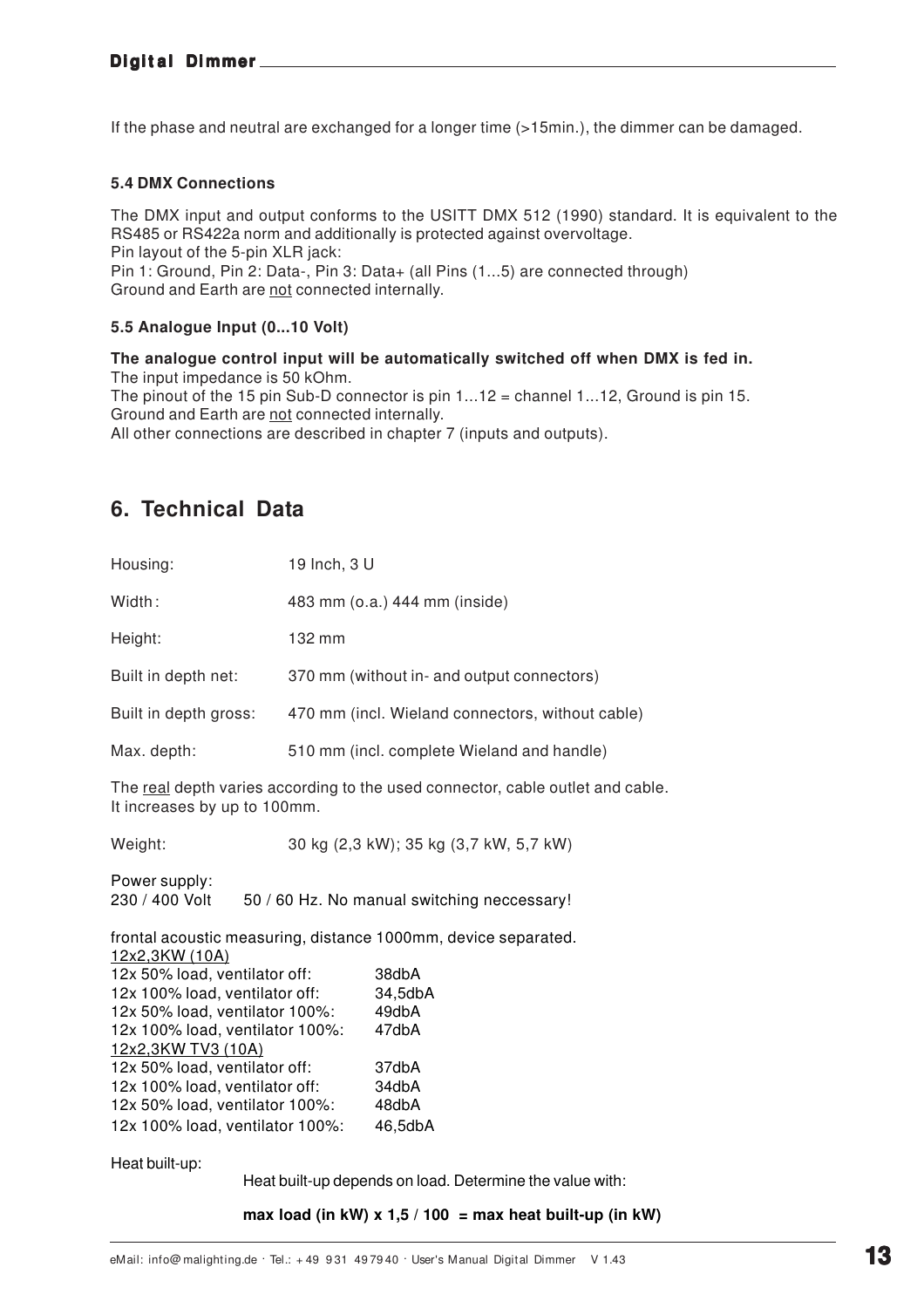

## **7. In- and Outputs**

#### **7.1 DMX In- and Output**

The DMX input and -output conforms to the USITT DMX 512 (1990) standard. Every unit, which works according to this norm, can control the MA Digital Dimmer.

In addition the DMX input is protected against overvoltage with suppressor diodes and conforms to the RS485 or RS 422a norm.

The DMX output is wired 1:1 (all 5 Pins) to the DMX Input.

Pinout: pin 1 = Ground (not connected with earth)  $pin 2 = Data -$  pin  $4 = n.c.$  $pin 3 = Data +$  pin  $5 = n.c.$ 

Please note that all DMX units are connected one after the other and no Y-connections are constructed. At the end of the DMX line a termination resistor between pin 2 and pin 3 (100 Ohm) must be connected.

The DMX adjustments as DMX address etc. are made in the menus (s. chapter  $4.2 + 4.4$ )

I

#### **7.2 Analogue Input (0...10 Volt)**

Every light control desk which produces a control voltage of 0...10 Volt can be connected to the dimmer. Please don´t forget to connect also the "ground" to pin 15.

Ground and earth are not connected and should be kept separate to avoid current loops which cause disturbance between the light control desk and the dimmer.

Earth is connected with the metal case of the Sub-D and should only be connected to the cable shield. The input impedance is 50 kOhm.

The pinout of the 15 pin Sub-D connector is pin  $1...12$  = channel 1...12, Ground is pin 15.

The analogue input will be switched off automatically when DMX is received.

#### **7.3 MIDI input**

Via the MIDI input all playback functions of the memory menu can be started (OFF, Chaser and MEMORY 1...12").

Standard program change commands are accepted (0...14).

The MIDI transmitter, e.g. a MIDI footswitch, must be connected to the MIDI IN socket by using a MIDI cable. The MIDI THRU socket is necessary to send the MIDI data to further dimmers or other MIDI equipment.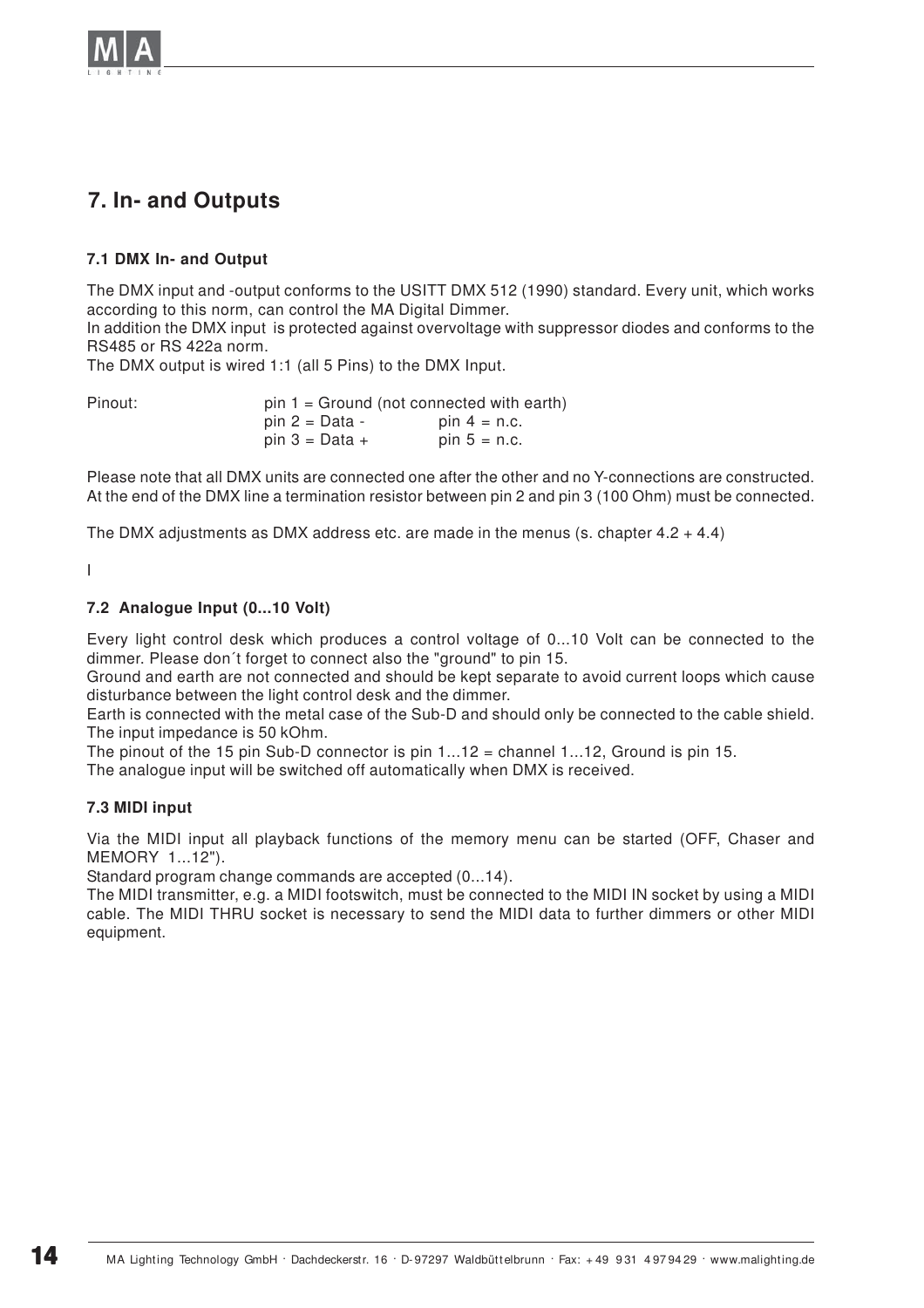#### 7.4 **Link In- and Output**

Linking of dimmers is possible by using the LINK interface. The playback functions of the Memory menu are transferred: "OFF, Chaser, MEMORY 1...12". Other functions are not transferred.

**Attention!** For this function a 5 wire DIN-cable must be used; MIDI cables often have only 3 wires! This cable is connected with the MASTER dimmer (LINK-OUT) and the SLAVE dimmer (LINK-IN). The rest of the SLAVE dimmers are connected from LINK THRU to LINK IN.

Linking the dimmers is advisable when the light must be controlled only by dimmers without any other input control (e.g. if the light control desk fails). Other examples of use are test functions, focusing only with one operator and "booth lighting" at fairs.

#### **7.5 Power Supply see chapter 5.1**

#### **7.6 Load Output**

|           |                                   | Pinout for the Wieland connectors (dimmer 12x2,3 kW, 12x3,7 kW) |              |           |             |
|-----------|-----------------------------------|-----------------------------------------------------------------|--------------|-----------|-------------|
| top plug: | Pin $16$                          | Phase 16                                                        | bottom plug: | Pin $16$  | Phase 712   |
|           | Pin 914                           | Neutral 16                                                      |              | Pin 914   | Neutral 712 |
|           |                                   | all Neutrals are connected inside the unit.                     |              |           |             |
|           |                                   | Pinout for the Wieland connectors (dimmer 6x5,7 kW)             |              |           |             |
| top plug: | Pin 1,3,5                         | Phase 13                                                        | bottom plug: | Pin 1,3,5 | Phase $46$  |
|           | Pin 2,4,6                         | Neutral 13                                                      |              | Pin 2,4,6 | Neutral 46  |
|           |                                   | all Neutrals are connected inside the unit.                     |              |           |             |
|           | Pinout for the Socapex connector: |                                                                 |              |           |             |
| top plug: | Pin 1                             | Phase 1                                                         | bottom plug: | Pin1      | Phase 7     |
|           | Pin 2                             | Neutral                                                         |              | Pin 2     | Neutral     |
|           | Pin 3                             | Phase 2                                                         |              | Pin 3     | Phase 8     |
|           | Pin 4                             | Neutral                                                         |              | Pin 4     | Neutral     |
|           | Pin 5                             | Phase 3                                                         |              | Pin 5     | Phase 9     |
|           | Pin 6                             | Neutral                                                         |              | Pin 6     | Neutral     |
|           | Pin 7                             | Phase 4                                                         |              | Pin 7     | Phase 10    |

Pin 12 Neutral **Pin 12** Neutral Earth is connected to pin 13...19 on both plugs.

Channel order of the Hot Patch Field:

View from the backside: Starting at top left, 1st and 2nd row parallel: 2 times channel one, 2x channel 2, 2x channel 3 and last in the row 2x channel 4 one on top of the other. The 3rd and 4th row starts accordingly with 2x channel 5 etc. etc..

Pin 8 Neutral **Pin 8** Neutral **Pin 8** Neutral Pin 9 Phase 5 Pin 9 Phase 11 Pin 10 Neutral **Pin 10** Neutral Pin 11 Phase 6 **Pin 11** Phase 12

**Warning: When Socapex and Wieland St17 connectors are used at the load output, an additional earth cable between dimmer and load cable and/or load distribution must be used.** Reason: The Socapex connector has no earth contact which is conducting at first.! **At any rate the connectors should only be moved when the dimmer is switched off!**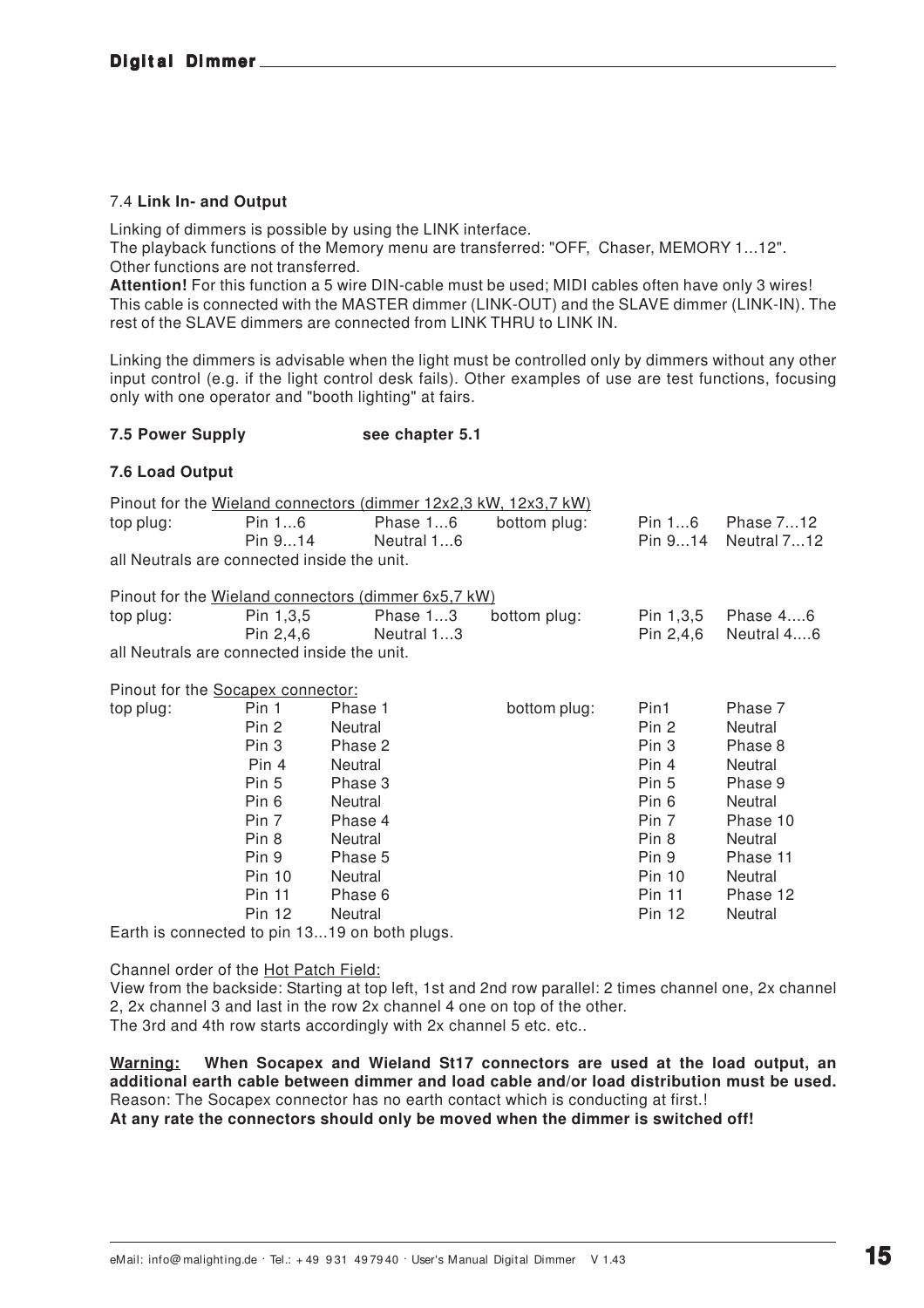

## **8. Opening the Dimmer (Service)**

The software of the internal computer is stored in an EPROM inside of the unit. To update the software, the housing must be opened carefully.

Please follow this instructions carefully to avoid damaging the unit.

- 1. **Pull power plug before starting to open the dimmer. !! Very dangerous !!**
- 2. Remove only those screws, which are really necessary to open the dimmer (see drawing). Do not remove the 4 silver coloured slot screws at the side.
- 3. Do not forget to remove the knob and the small screw (M3) at the front panel.
- 4. Turn the dimmer on its side to make work easier.
- 5. Pull forward cover with front panel 3 cm to the front, then tilt the cover to the top (see drawing). This is very important, because otherwise the encoder can be damaged!
- 6. When the EPROM is changed, all pins must fit into the socket before the EPROM is pressed into the socket. Do not use too much force!
- 7. When the cover is mounted again, please be careful not to damage the encoder. Furthermore make sure the buttons can be moved easily.

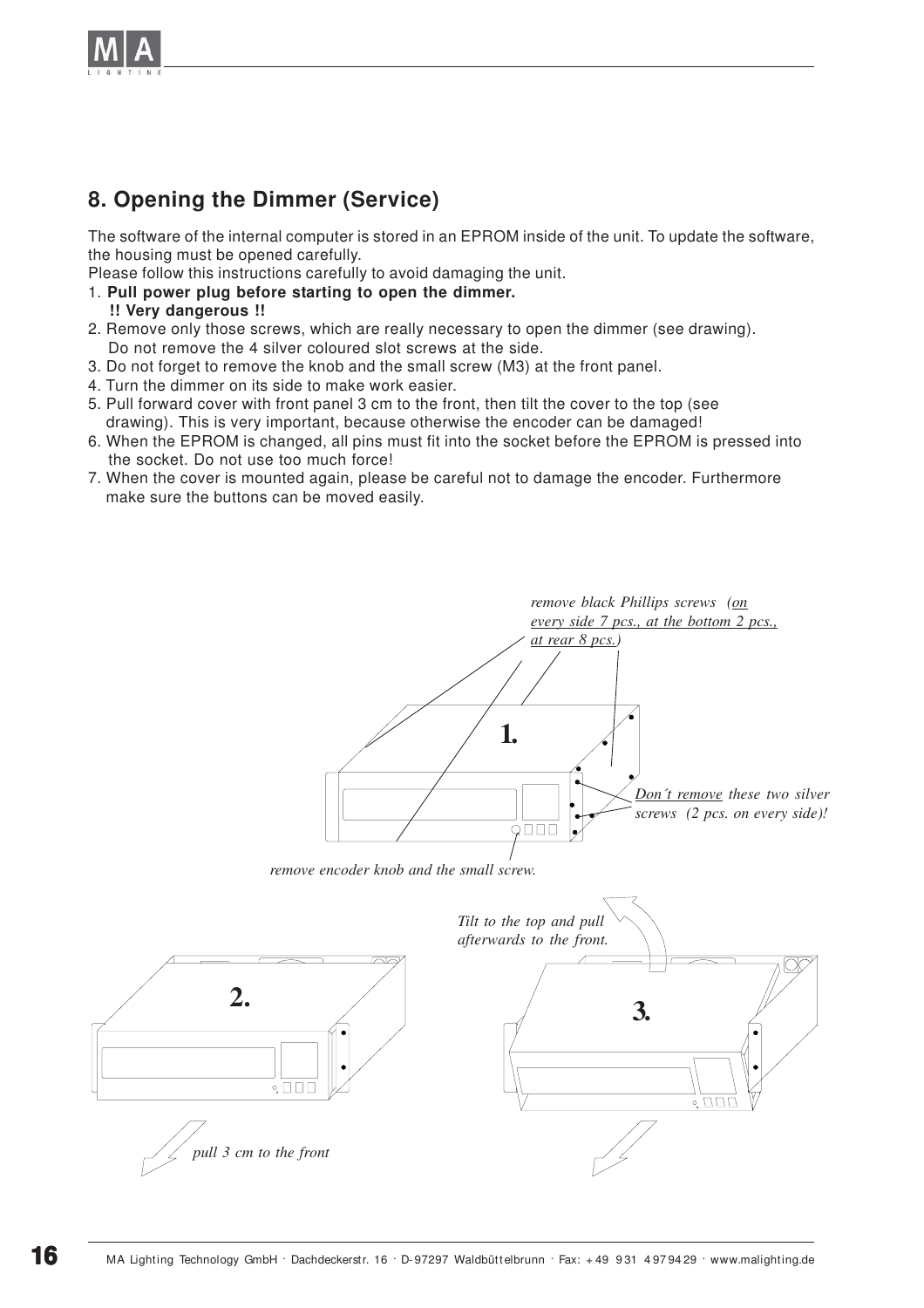## **9. Safety Instructions:**

- 1. Read all the instructions in the user´s manual.
- 2. Keep the user`s manual for later use.
- 3. Follow all the instructions on the unit.
- 4. Pull all plugs before cleaning the unit; don't use any liquid or spray cleaner. Clean with a damp cloth.
- 5. Don´t use the unit near water.
- 6. Don't´ put the unit on unstable tables etc.. It might fall down and get damaged.
- 7. There are slots in the case for aeration; don´t cover these slots up because they guarantee the reliable use of the unit and protect it against overheating. Don´t install the unit into a frame unless sufficient aeration is guaranteed.
- 8. The unit is provided with a safety plug. This plug can only be used with safety sockets. These safety measures should by all means be followed. In case the plug doesn't fit into the socket (e.g. with old sockets), the socket should be replaced by an electrician.
- 9. Don´t put any objects on the wire and make sure nobody steps on it.
- 10. In case you use an extension wire make sure the sum of the power consumption of the connected units does not exceed the maximum power of the wire.
- 11. Don´t spill any liquid over the unit. Don´t put any objects through the slots of the unit, as these might get in contact with parts that are live or might cause short circuits. This may cause fires and shocks.
- 12. Only use wires which are marked safety proof.
- 13. Don´t use any high-power walkie-talkies near the unit.
- 14. Don´t service the unit yourself as parts that are live might be exposed when you open the case; you run the risk of getting shocked. All services should only be carried out by a specialist.
- 15. If one of the following conditions occurs, please pull the plug out and call the service:
	- A. Wire or plug is damaged or worn.
	- B. Liquid got into the unit.
	- C. The unit was exposed to rain or got damp.

D. The unit doesn´t work properly even if you follow the instructions of the user´s manual.

E. The unit fell down and the case was damaged.

#### **Please note! For transportation please make sure the protection is fixed!**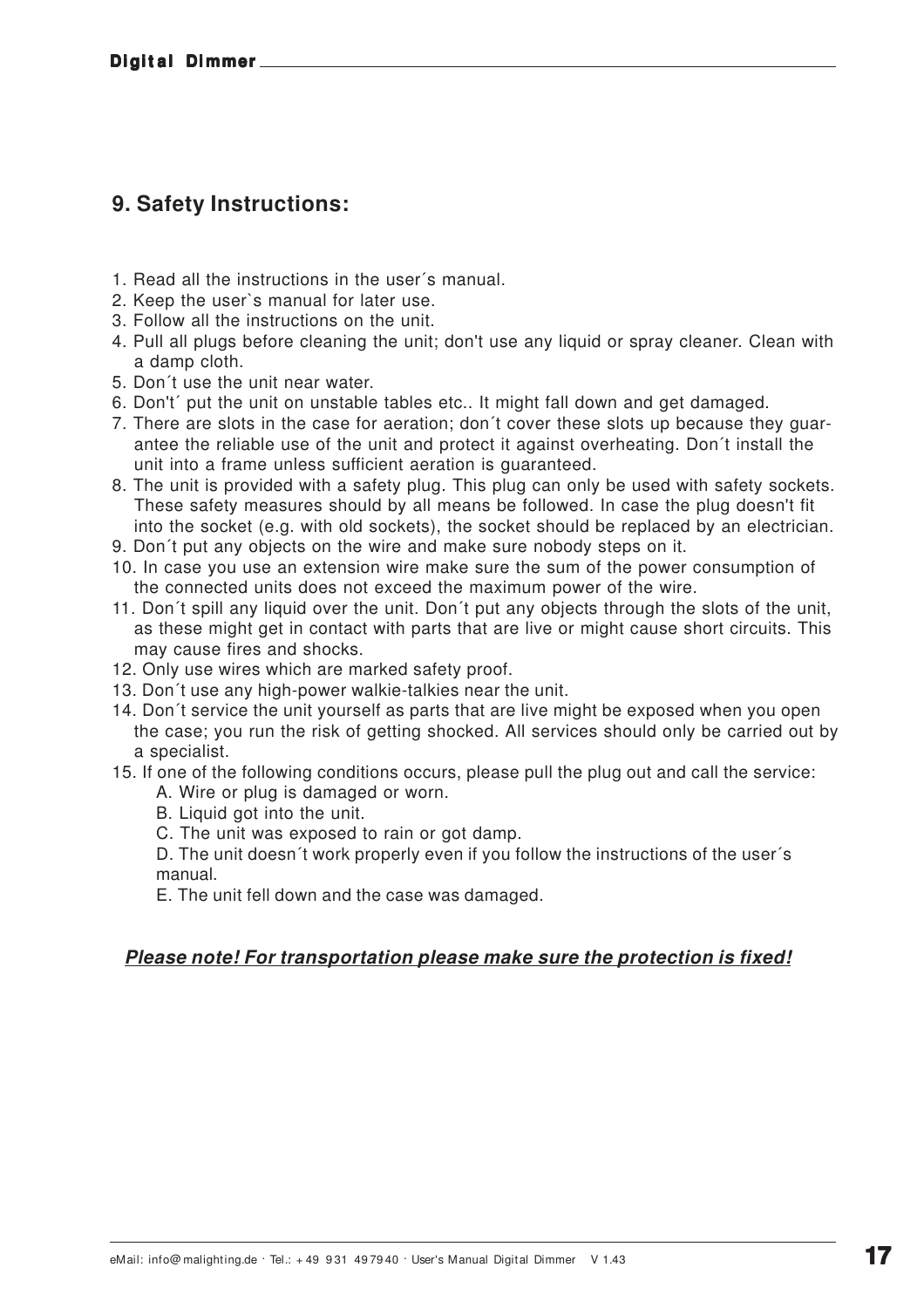

## 10. **Declaration of Conformity**

| Name of producer:<br><b>Address of producer:</b> | MA Lighting Technology GmbH<br>Dachdeckerstr. 16 D-97297 Waldbüttelbrunn Germany |  |  |
|--------------------------------------------------|----------------------------------------------------------------------------------|--|--|
| declares that the product                        |                                                                                  |  |  |
| Name of product:<br>Type:                        | <b>MA Digital Dimmer</b><br>12x2,3 kW 12x3,7 kW 6x5,7 kW                         |  |  |

corresponds the following product specifications:

EN60065, resp. EN 60950-1 EN 55103-1:2009 & 55103-2:2009 EN55014 EN55011

ROHS (II) 2011 / 65 / EU

#### **Additional information:**

All DMX512 and analogue inputs and outputs must be shielded and the shielding must be connected to the ground resp. to the case of the corresponding plug. Also the unit and all connected apparatus must be earthed.

Especially when Socapex or the Hot Patch Field is used, an additional earth between the dimmer housing and the load cable must be used. Generally the local electric power company should be informed before starting dimmers with phase angle control of such power.

Waldbüttelbrunn, July 31. 2014

le Ceun

Dipl. Ing. Michael Adenau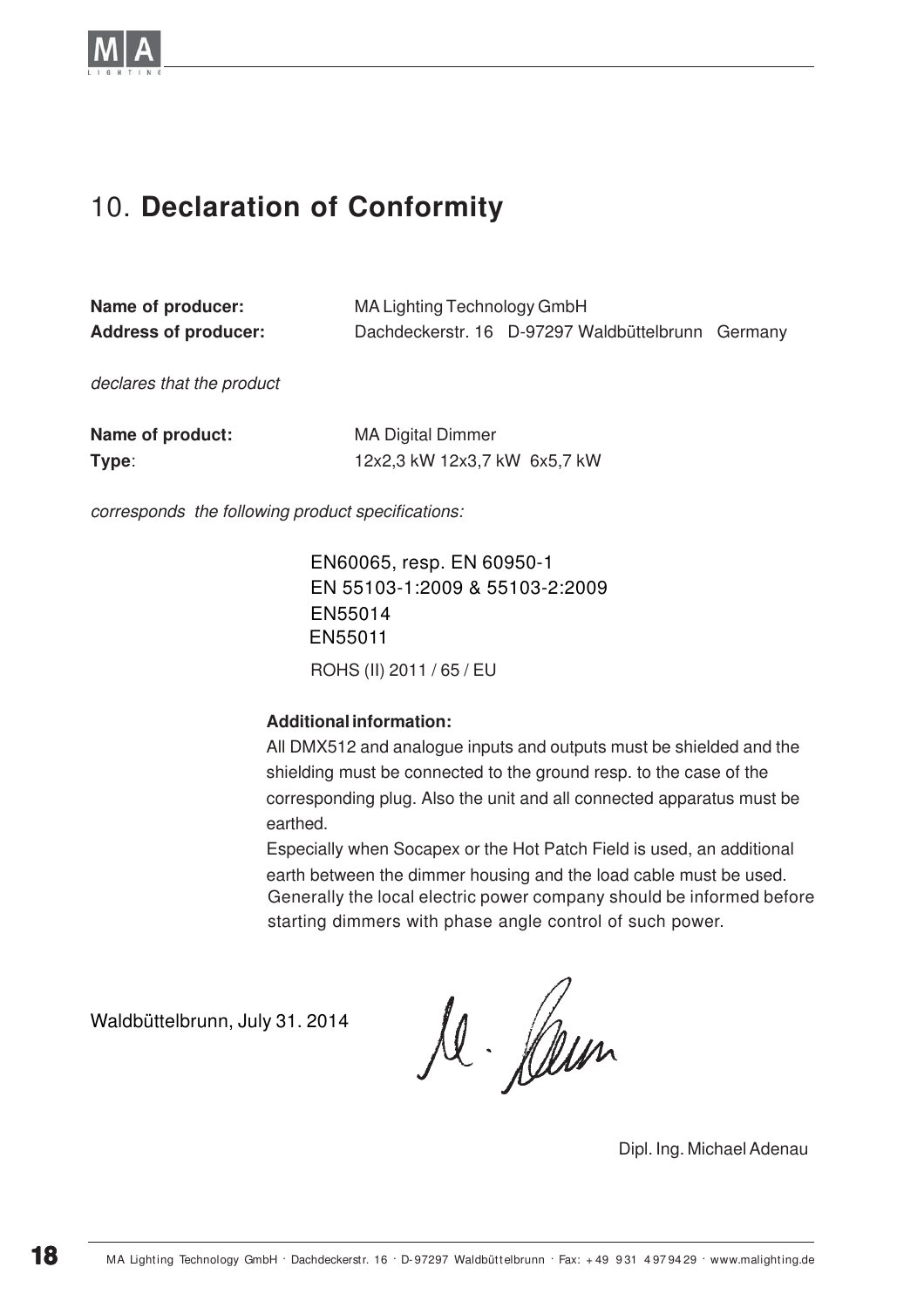## **11. Appendix**

#### Table for the DMX-Mode "2Cha." -binary principle-

| Channel 16 DMX value in %            | Channel 16 DMX value in %            |
|--------------------------------------|--------------------------------------|
| $000000$ $0\%$ ( 0.0000 %  1.5625 %) | 000001  51 % (50.0000 %  51.5625 %)  |
| 100000<br>2% (1.5625 %  3.1250 %)    | 100001  52 % (51.5625 %  53.1250 %)  |
| 010000<br>4 % (3.1250 %  4.6875 %)   | 010001  54 % (53.1250 %  54.6875 %)  |
| 5% (4.6875%  6.2500%)<br>110000      | 110001  55 % (54.6875 %  56.2500 %)  |
| 001000<br>7% (6.2500 %  7.8125 %)    | 001001  57 % (56.2500 %  57.8125 %)  |
| 101000 $8\%$ (7.8125 %  9.3750 %)    | 101001  59 % (57.8125 %  59.3750 %)  |
| 011000  10 % (9.3750 %  10.9375 %)   | $011001$ 60 % (59.3750 %  60.9375 %) |
| 111000  12 % (10.9375 %  12.5000 %)  | 111001  62 % (60.9375 %  62.5000 %)  |
| 000100  13 % (12.5000 %  14.0625 %)  | $000101$ 63 % (62.5000 %  64.0625 %) |
| 100100  15 % (14.0625 %  15.6250 %)  | $100101$ 65 % (64.0625 %  65.6250 %) |
| 010100  16 % (15.6250 %  17.1875 %)  | $010101$ 66 % (65.6250 %  67.1875 %) |
| 110100  18 % (17.1875 %  18.7500 %)  | 110101  68 % (67.1875 %  68.7500 %)  |
| 001100  20 % (18.7500 %  20.3125 %)  | 001101  70 % (68.7500 %  70.3125 %)  |
| 101100  21 % (20.3125 %  21.8750 %)  | 101101  71 % (70.3125 %  71.8750 %)  |
| 011100  23 % (21.8750 %  23.4375 %)  | $011101$ 73 % (71.8750 %  73.4375 %) |
| 111100  24 % (23.4375 %  25.0000 %)  | 111101  74 % (73.4375 %  75.0000 %)  |
| 000010  26 % (25.0000 %  26.5625 %)  | 000011  76 % (75.0000 %  76.5625 %)  |
| 100010  27 % (26.5625 %  28.1250 %)  | 100011  77 % (76.5625 %  78.1250 %)  |
| 010010  29 % (28.1250 %  29.6875 %)  | 010011  79 % (78.1250 %  79.6875 %)  |
| 110010  30 % (29.6875 %  31.2500 %)  | 110011  80 % (79.6875 %  81.2500 %)  |
| 001010  32 % (31.2500 %  32.8125 %)  | $001011$ 82 % (81.2500 %  82.8125 %) |
| 101010  34 % (32.8125 %  34.3750 %)  | 101011  84 % (82.8125 %  84.3750 %)  |
| 011010  35 % (34.3750 %  35.9375 %)  | 011011  85% (84.3750%  85.9375%)     |
| 111010  37 % (35.9375 %  37.5000 %)  | 111011  87 % (85.9375 %  87.5000 %)  |
| 000110  38 % (37.5000 %  39.0625 %)  | $000111$ 88 % (87.5000 %  89.0625 %) |
| 100110  40 % (39.0625 %  40.6250 %)  | 100111  90 % (89.0625 %  90.6250 %)  |
| 010110  41 % (40.6250 %  42.1875 %)  | $010111$ 91 % (90.6250 %  92.1875 %) |
| 110110  43 % (42.1875 %  43.7500 %)  | 110111  93 % (92.1875 %  93.7500 %)  |
| 001110  45 % (43.7500 %  45.3125 %)  | $001111$ 95 % (93.7500 %  95.3125 %) |
| 101110  46 % (45.3125 %  46.8750 %)  | $101111$ 96 % (95.3125 %  96.8750 %) |
| 011110  48 % (46.8750 %  48.4375 %)  | $011111$ 98 % (96.8750 %  98.4375 %) |
| 111110  49 % (48.4375 %  50.0000 %)  | 111111  FF % (98.4375 % 100.0000 %)  |